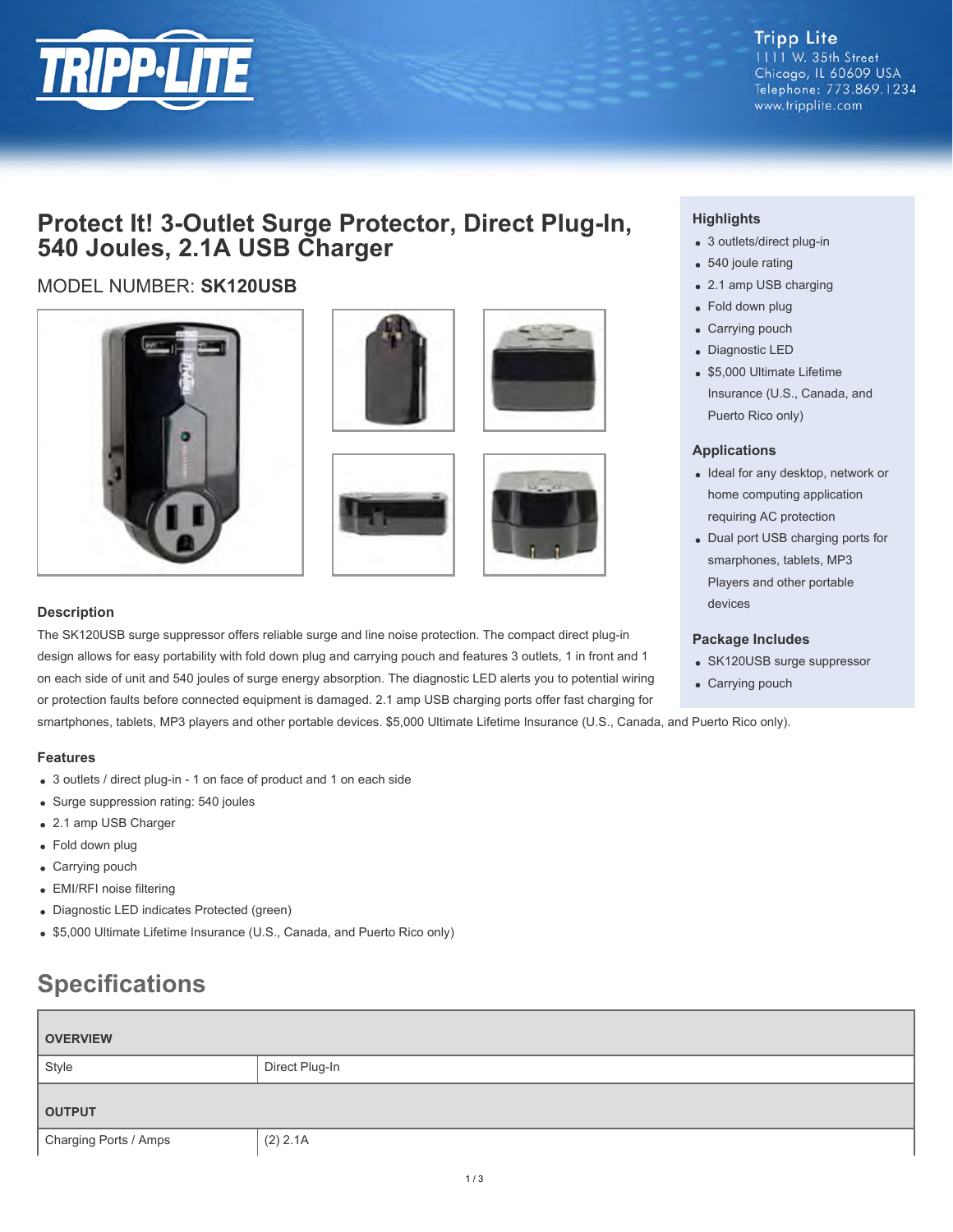

Tripp Lite<br>1111 W. 35th Street<br>Chicago, IL 60609 USA<br>Telephone: 773.869.1234<br>www.tripplite.com

| <b>Frequency Compatibility</b>         | 60 Hz                                                                        |  |
|----------------------------------------|------------------------------------------------------------------------------|--|
| <b>Output Receptacles</b>              | $(3) 5 - 15R$                                                                |  |
| Output (Watts)                         | 1800                                                                         |  |
| Circuit Breaker (amps)                 | 15                                                                           |  |
| Outlet Type                            | <b>NEMA 5-15R</b>                                                            |  |
| <b>USB Charging</b>                    | Yes                                                                          |  |
| <b>INPUT</b>                           |                                                                              |  |
| Nominal Input Voltage(s) Supported     | <b>120V AC</b>                                                               |  |
| Recommended Electrical Service         | 120V                                                                         |  |
| Input Connection Type                  | NEMA 5-15P input plug                                                        |  |
| Input Plug Features                    | 120V, 15A                                                                    |  |
| Input Cord Length (ft.)                | $\mathbf 0$                                                                  |  |
| Input Cord Length Details              | Direct Plug-In                                                               |  |
| Voltage Compatibility (VAC)            | 120                                                                          |  |
| <b>SURGE / NOISE SUPPRESSION</b>       |                                                                              |  |
| AC Suppression Joule Rating            | 540                                                                          |  |
| AC Suppression Response Time           | $<$ 1ns                                                                      |  |
| <b>Protection Modes</b>                | Includes full normal mode (H-N) and common mode (N-G / H-G) line suppression |  |
| Clamping Voltage (RMS)                 | 500                                                                          |  |
| AC Suppression Surge Current<br>Rating | 27,000                                                                       |  |
| UL1449 Let Through Rating              | 500, 400, 500                                                                |  |
| Immunity                               | Conforms to IEE 587/ANSI C62.41                                              |  |
| <b>DATALINE SURGE SUPPRESSION</b>      |                                                                              |  |
| Telephone/DSL Protection               | No                                                                           |  |
| Cable (Coax) Protection                | No                                                                           |  |
| Network (Ethernet) Protection          | No                                                                           |  |
| <b>PHYSICAL</b>                        |                                                                              |  |
| Unit Dimensions (hwd / in.)            | 4.29 x 2.24 x 1.38                                                           |  |
| Unit Dimensions (hwd / cm)             | 10.9 x 5.69 x 3.51                                                           |  |
| Unit Weight (lbs.)                     | .31                                                                          |  |
| Unit Weight (kg)                       | .14                                                                          |  |
| Material of Construction               | Plastic                                                                      |  |